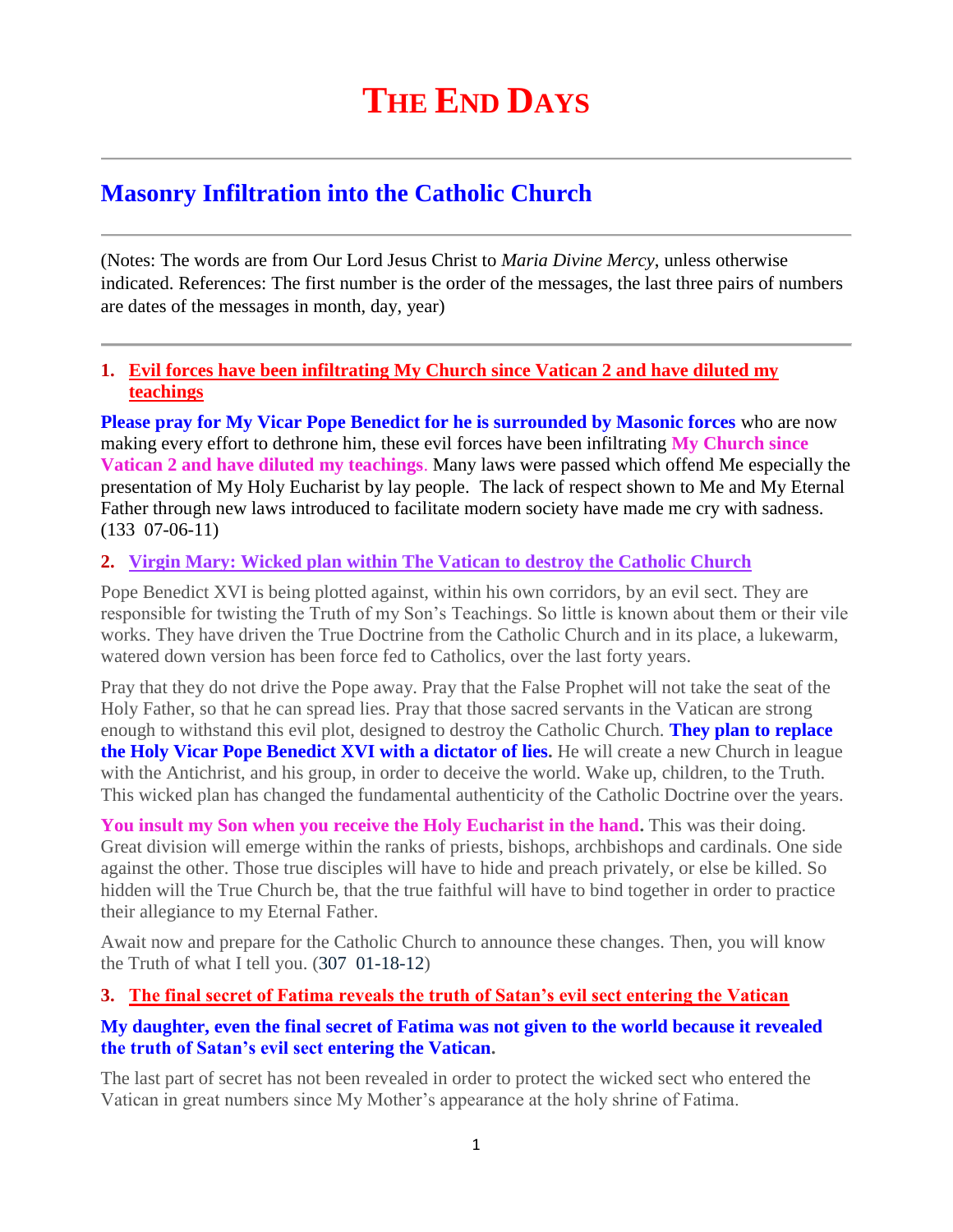#### **My daughter Lucia was silenced by the powers which control part of the Vatican over which My poor beloved Popes have little control.**

Watch how they have not only twisted the truth of My teachings but introduced **new methods of Catholic worship which insult Me and My Eternal Father. (**315 01-26-12**)**

## **4. First Secret in Book [of Truth reveals plot against the Church by Masonic Groups](http://www.thewarningsecondcoming.com/first-secret-in-book-of-truth-reveals-plot-against-the-church-by-masonic-groups/)**

The Truth is that only I, Jesus Christ, can reveal the secrets, given to John the Evangelist. The sweet Truth will be welcomed, with love, by those who follow God's Teachings. It may cause fear, but God's Power will overcome all evil and all persecution, for He can do anything. The first secret lies in the fact that God and all His Works have been plotted against, by Masonic groups, established in the Middle Ages. Their allegiance is to the Evil One. He, Satan, is their god and they are proud to pay homage to him, through black masses. Then, there is the Holy See, which has been under fierce attack by this group, since 1967. **They have created and stirred up the apostasy that exists all over the world.** They achieved this by infiltrating My Church. (407 04-29-12)

## **5. [The plan to destroy the Catholic Church, from within its own ranks, is already underway](http://www.thewarningsecondcoming.com/the-plan-to-destroy-the-catholic-church-from-within-its-own-ranks-is-already-underway-2/)**

Those souls in positions of power, and especially those within Christian Churches, who condone sin and try to legislate for it, know this. You will suffer terribly. The Hand of My Father will intervene and destroy your plan. For every man and woman who tries to bring in laws against the Will of God, they will face a terrible chastisement. Not only will they be struck down, their own nations will also be chastised. Enough has been endured by My Father. He will no longer tolerate such interference in His Creation. **The earth will be shaken and not one man will fail to notice. (**666 01-12-13**)**

#### **6. [Masonry has infiltrated My Church, on earth, and soon the schism, as foretold, will create](http://www.thewarningsecondcoming.com/masonry-has-infiltrated-my-church-on-earth-)  [division and disquiet amongst My faithful servants](http://www.thewarningsecondcoming.com/masonry-has-infiltrated-my-church-on-earth-)**

It is not the collapse of the Catholic Church, which will soon become evident, which will divide the world. It will be their involvement in the creation of a New World Church, a one-world religion, which will introduce paganism and idolatry.

The False Prophet has prepared well and his time is coming. In collaboration with the Antichrist they will bring the world to its knees. It won't be to God they will pay homage, it will be to the Beast.

I call on all of My cardinals, My bishops and My sacred servants, to unite your flock and remain loyal to My Teachings. Pay close attention to what you will be asked to preach for it will change. Your homilies will be devised and written for a secular world and they will have no substance.

In a bid, to be seen to modernize the Catholic Church, this is what will be presented to you -the promotion of all-inclusive congregations – all religions rolled into one, so-called Christian Unified Church. All the outward signs may, at first, seem the same, but that is what you are meant to see. Slowly you will no longer recognize My Holy Scripture, as new words, phrases and new formats to the presentation of the Sacraments will be placed before you.

There will be a panic amongst those true loyal conservative priests who will be alarmed at the new modern format the Church will embrace when they will re-launch a new type of modern alternative Church.

It will be through the network of masonry, which is infiltrated in every corner of the Catholic Church, governments and the media that this abomination will be presented as a great innovation.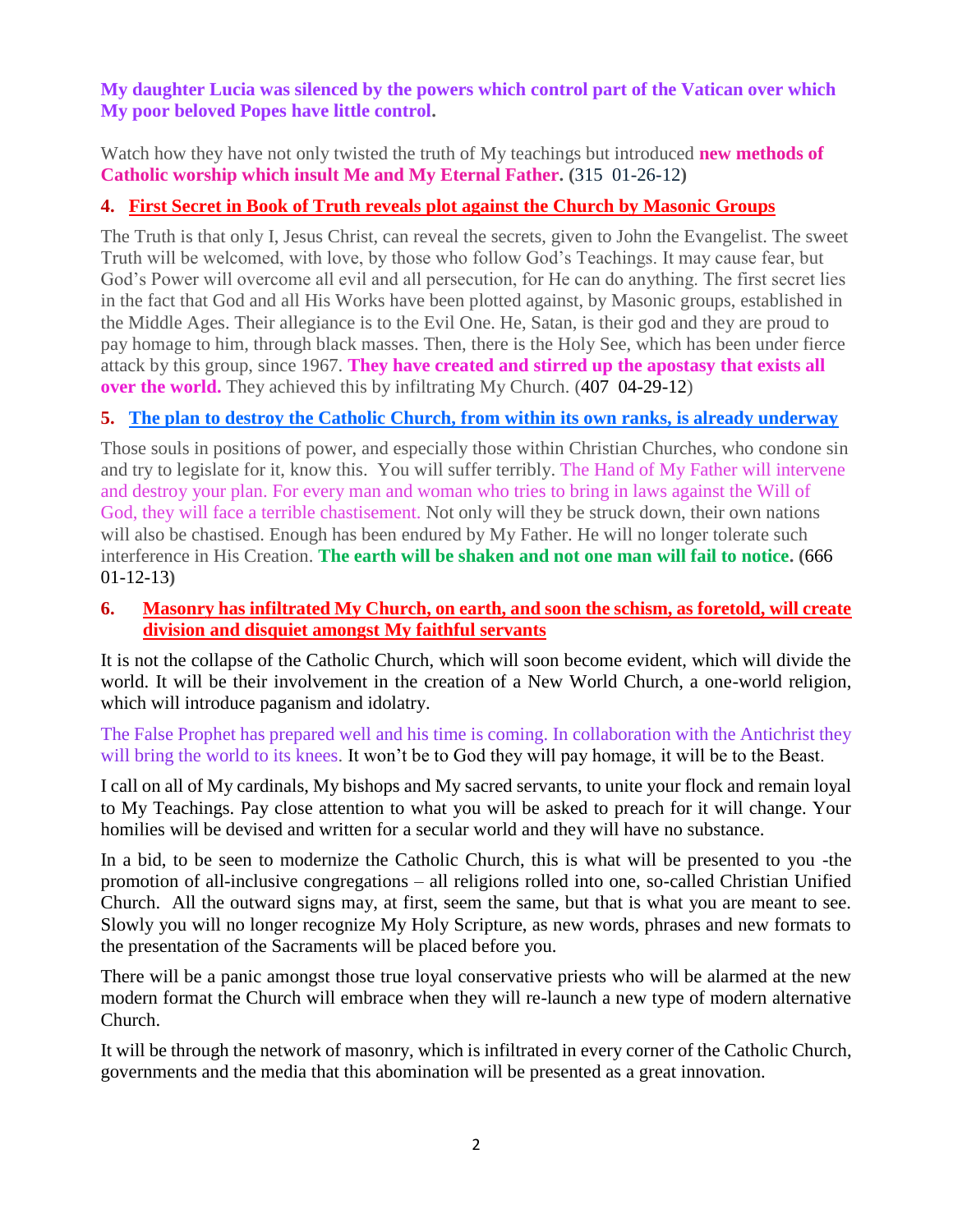This is the beginning of the end. My Presence will be discreetly banished for the new ceremony of the Masses.

All the pomp and ceremony will mask an empty tabernacle, for My Divine Presence, will no longer be permitted, by My Father.

You must remain united and, if you are Catholic, continue to attend daily Masses and Holy Communion. For all Christians you must know that, you too, will be lured into the New World Religion, plotted by nations who are in league with the traitors of My Catholic Church. They wish to create a secular, humanistic, façade – a façade, which masks the evil it will promote, subtly. (700 02-13-13).

# **7. Layer by layer, their [evil intents will become clear as they trip themselves up](http://www.thewarningsecondcoming.com/layer-by-layer-their-evil-intents-will-become-clear-as-they-trip-themselves-up/)**

Soon you will be denied the Word of God. Words you have been used to hearing will disappear from the homilies and the letters from your bishops and cardinals, delivered to you and all those unsuspecting followers of Mine.

Masonic sects infiltrate the Church in Rome. Make no mistake – there can only be one Pope in one lifetime.

But soon, all will see the subtle acts and the sly gestures of those false imposters who preside over My Throne in Rome, for they amount to sacrilege.

Layer by layer, their evil intents will become clear as they trip themselves up and those, blessed with the insight bestowed upon them by Me, will realize the abomination, which is unraveling.

The Beast is now ready and forms a secular circle, comprised of some of the world's leaders, as one in union with all that is against the Kingdom of God. (731 03-19-13)

## **8. [Ecclesiastical masonry has now reached the greatest level of power within My Most Holy](http://www.thewarningsecondcoming.com/ecclesiastical-masonry-has-now-reached-the-greatest-level-of-power-within-my-most-holy-church-on-earth/)  [Church on Earth](http://www.thewarningsecondcoming.com/ecclesiastical-masonry-has-now-reached-the-greatest-level-of-power-within-my-most-holy-church-on-earth/)**

I must ask all of My sacred servants to watch out for the summons to attend retreats, which will be introduced to persuade them to agree to a new oath of allegiance, which will render useless – should they agree to do this – their most sacred vows, which they made to Me, Jesus Christ.

Ecclesiastical masonry has now reached the greatest level of power within My Most Holy Church on Earth and **it will soon dictate its new liturgy,** which will be in defiance of My Most Holy Will. Created by the enemies of God and disguised as a new adaptation to suit political powers, who want to ban Christianity, it will be presented so quickly that many within My Church will be astonished.

Accept the Truth laid down by My Church on Earth. **Do not accept the new laws, which you will be forced to accept in My Holy Name, which will amount to sacrilege**. (922 09-30-13)

## **9. [The evil spirit of Jezebel will do all she can to infiltrate My Church on earth](http://www.thewarningsecondcoming.com/the-evil-spirit-of-jezebel-will-do-all-she-can-to-infiltrate-my-church-on-earth/)**

The evil spirit of Jezebel has planned a great assault against My Mission to salvage souls. This traitor and destroyer of God's Prophets, has established herself on earth as God's teacher, and manifested amongst My people, to seduce them and lead them away from My Church, in what will be the greatest apostasy of all time. She will be responsible for My Church committing adultery with the princes of a secular world that will bring about a union, which is abhorrent to God and an abomination in His Eyes.